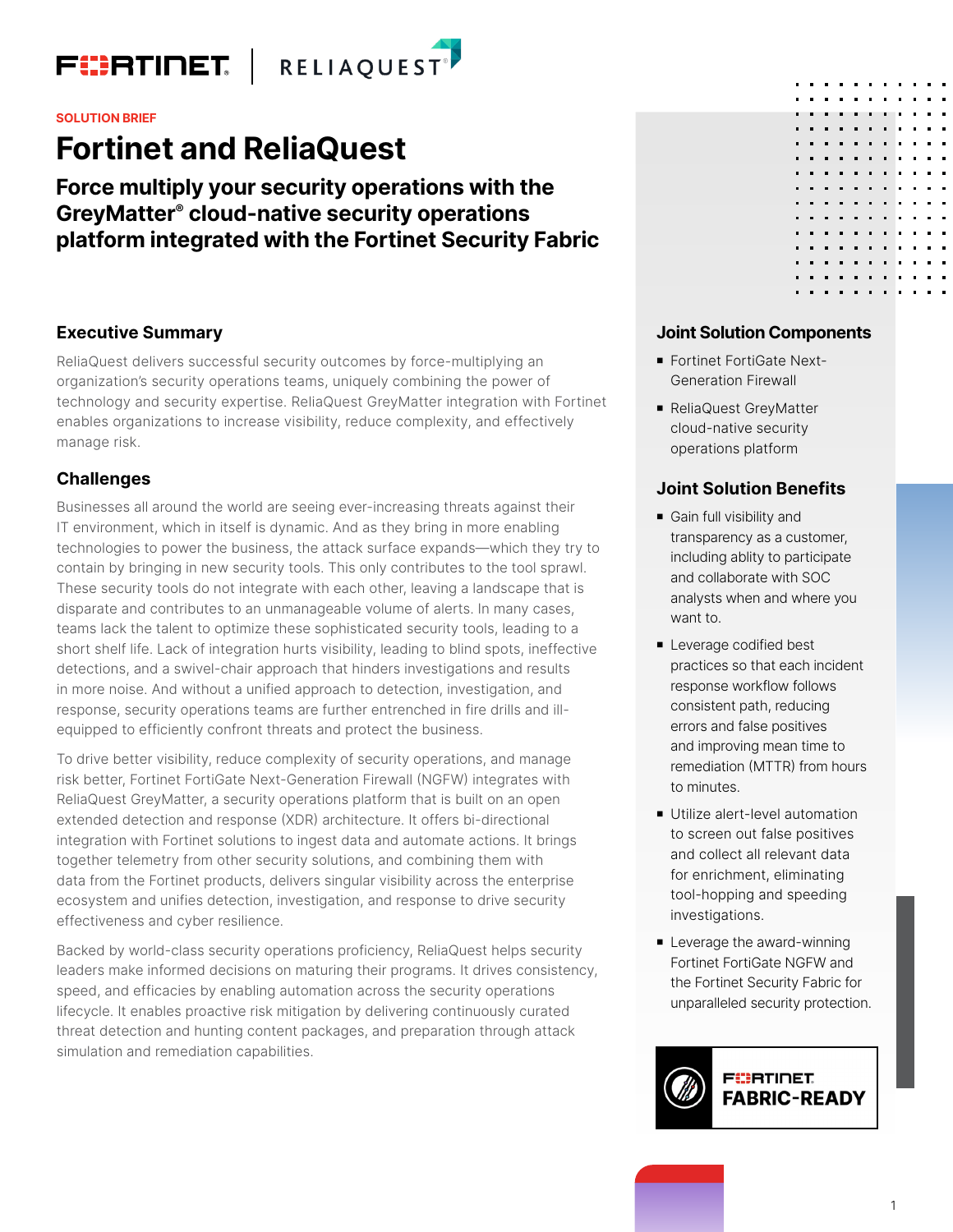# **Joint Solution**

ReliaQuest delivers a unified security operations workspace through which analysts can conduct detection, investigation, response, and resilience activities, eliminating wasteful tool-hopping. Automated data collection across relevant tools accelerates investigation processes. Built-in detection capabilities help map coverage across kill chain and MITRE ATT&CK frameworks, providing real-time snapshots of your risk posture and coverage gaps, regardless of environment: on-premises, hybrid, or cloud. Pre-built playbooks automate responses at machine speeds across commonly detected events to quickly contain threats.

Fortinet FortiGate NGFWs deliver industry-leading enterprise security for any edge at any scale with full visibility and threat protection. Organizations can weave security deep into the hybrid IT architecture, and build security-driven networks to deliver ultra-fast security end-to-end, enable consistent real-time defense with AI/ML powered FortiGuard Services, achieve seamless user experience with security processing units (SPUs), and improve operational efficiency and automate workflows.

The FortiGate is a key part of the Fortinet Security Fabric, which is the industry's highest-performing cybersecurity platform, powered by FortiOS, with a rich open ecosystem. It spans the extended digital attack surface and cycle, enabling self-healing security and networking to protect devices, data, and applications. The Fabric can be extended across organizations via seamless integration with diverse Fabric-Ready technology alliance partner solutions. Enabling a broad ecosystem minimizes gaps in enterprise security architectures while maximizing security return on investment (ROI).

The process flow is as follows: Alert details from the FortiGate are sent to GreyMatter; investigation is performed, with Block Host actions being done in GreyMatter; commands are then sent to the FortiGate in real time to address the issue.

# **Joint Solution Integration**

GreyMatter utilizes a bi-directional API connection to the customer's FortiGate devices. Within GreyMatter, an analyst can receive alerts of all severity and take actions in real time against those threats. The analyst can block specific sites, IPs, and even specific hosts, all of this without pivoting away from the GreyMatter console.

Available Automated Response Playbooks in GreyMatter for a FortiGate NGFW include the following: Allow Host/Allow IP, Allow Port, Allow URL, Block Host/Block IP, Block Port, Block URL – Domain, Policy Lookup.

| <b>RELIAQUEST</b>              |                        | Automate                                      |                                                         |                                                                                                                                                                                            |                          |          |
|--------------------------------|------------------------|-----------------------------------------------|---------------------------------------------------------|--------------------------------------------------------------------------------------------------------------------------------------------------------------------------------------------|--------------------------|----------|
| $\overline{\phantom{a}}$ uc    | Umbrella Corporation = | Playbooks<br>Activity                         |                                                         |                                                                                                                                                                                            |                          |          |
| $\bullet$                      | Home                   | Q Search                                      |                                                         | Technology: FORTINETFORTIGATEFIREWALL -                                                                                                                                                    | Permissions: Any         |          |
| $\bullet$<br>$\mathbf{\Theta}$ | Intel<br>Detect        | Playbook Name                                 | Description $\hat{\bullet}$                             |                                                                                                                                                                                            | Permissions <sup>+</sup> |          |
| ൫                              | Investigate            | Fortinet FortiGate FW - Allow Host / Allow IP | ed host/IP being removed from isolation on the network. | Specified host/IP will no longer be isolated from the network. Output: Confirmation of specifi                                                                                             | RO Internal              | $\cdots$ |
| ۰                              | Hunt                   | Fortinet FortiGate FW - Allow Port            | removed from isolation on the network.                  | Specified port will no longer be isolated from the network.Confirmation of specified port being                                                                                            | RQ Internal              | $\cdots$ |
| ۰                              | Automate               | Fortinet FortiGate FW - Allow URL             |                                                         | Allows network user access to specified URL and/or links from specified URL domain. Outpu<br>t: Confirmation of specified URL being allowed for network user access.                       | RO Internal              | $\cdots$ |
| -53                            | Verify                 | Fortinet FortiGate FW - Block Host / Block IP |                                                         | Specified host/IP will be isolated from the network. Communications will be limited to the tec<br>hnology console. Output: Confirmation of specified host being isolated from the network. | RO Internal              | $\cdots$ |
|                                | Reporting              | Fortinet FortiGate FW - Block Port            |                                                         | Specified port will be isolated from the network. Communication will be limited to the technolo<br>gy console. Output: Confirmation of specified port being isolated from the network.     | RO Internal              | $\cdots$ |
|                                |                        | Fortinet FortiGate FW - Block URL - Domain    | being blocked from network user access.                 | Block network user access to specified URL domain. Output: Confirmation of specified URL                                                                                                   | RQ Internal              | $\cdots$ |
| $\bullet$                      | Settings               | Fortinet FortiGate FW - Policy Lookup         |                                                         | Submit a Policy ID for further analysis. Output: Receive metadata of requested Policy ID.                                                                                                  | RO Internal              | $\cdots$ |

Figure 1: ReliaQuest GreyMatter automate screen where playbooks are executed with the FortiGate NGFW.